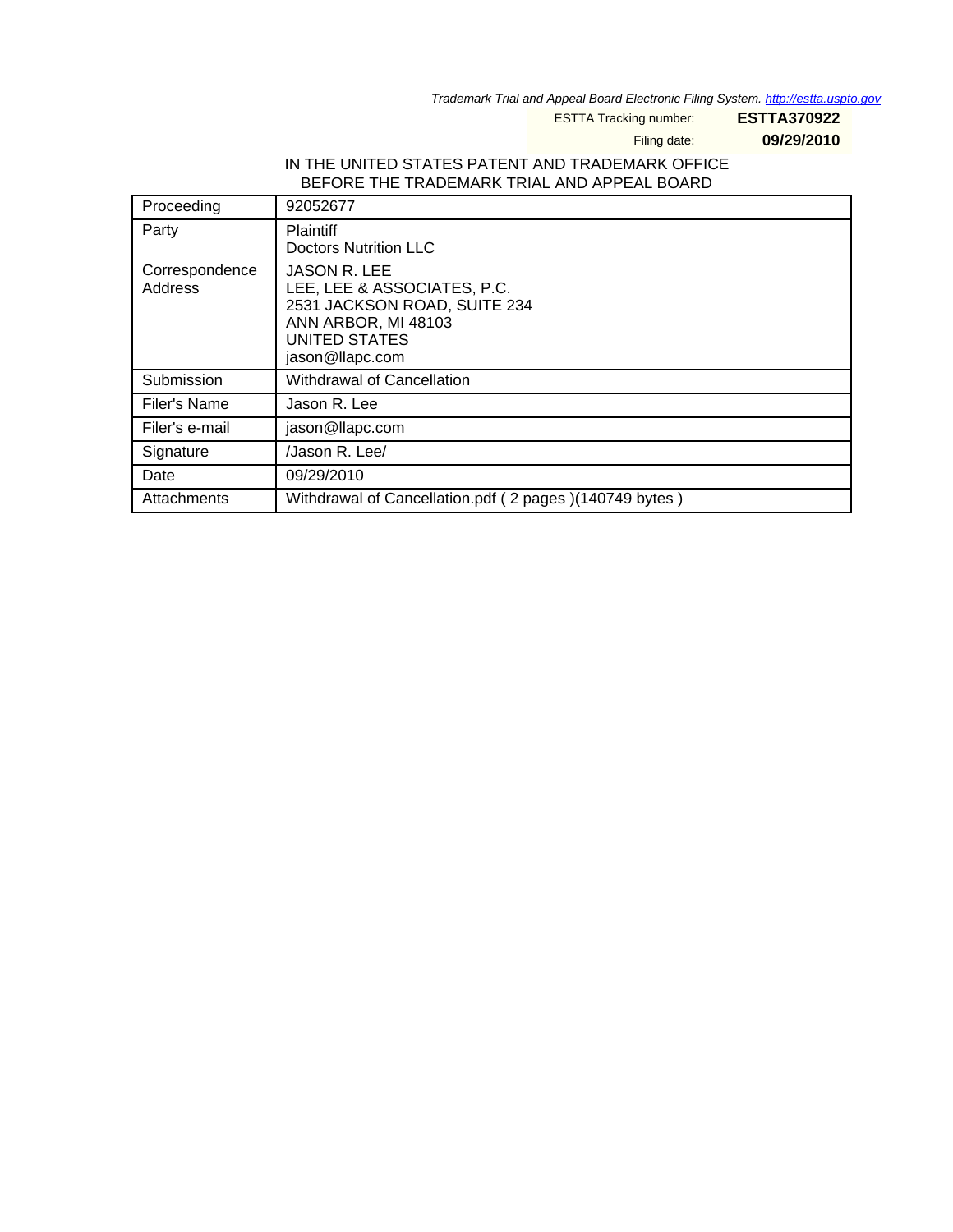### **IN THE UNITED STATES PATENT AND TRADEMARK OFFICE**

## **BEFORE THE TRADEMARK TRIAL AND APPEAL BOARD**

| Doctors Nutrition LLC, formerly The Jimmy L Fox |  |                            |
|-------------------------------------------------|--|----------------------------|
| Janine D Fox USA Partnership                    |  |                            |
| Petitioner,                                     |  | Cancellation No. 92052677  |
|                                                 |  | In the Matter of           |
| v.                                              |  | Registration No. 3663306   |
|                                                 |  | Filed: January 21, 2009    |
| <b>DRS Nutrition LLC</b>                        |  | <b>Mark: DRS Nutrition</b> |
| Respondent.                                     |  | Published: May 19, 2009    |
|                                                 |  | Registered: August 4, 2009 |

#### **WITHDRAWAL OF CANCELLATION**

Petitioner, Doctors Nutrition LLC (Petitioner), a Mississippi Limited Liability Company, having its principal place of business at 721 Cowan Road, Gulfport, MS 39507, and Respondent, DRS Nutrition LLC (Respondent), a North Carolina limited liability company with a place of business in Benson, North Carolina, have amicably executed a coexistence agreement. In light of this agreement, and as expressly prescribed by this agreement, Petitioner now requests the immediate withdrawal of their Petition For Cancellation, No. 92052677, with prejudice. This request supersedes and replaces the previous request for withdrawal filed on this same day. Dates this 29<sup>th</sup> day of September, 2010.

> Respectfully Submitted, Doctors Nutrition LLC

By: /Jason R. Lee/ Jason R. Lee, Esq. Attorney for Petitioner

Lee, Lee & Associates, P.C. 2531 Jackson Road, Suite 234 Ann Arbor, MI 48103

1